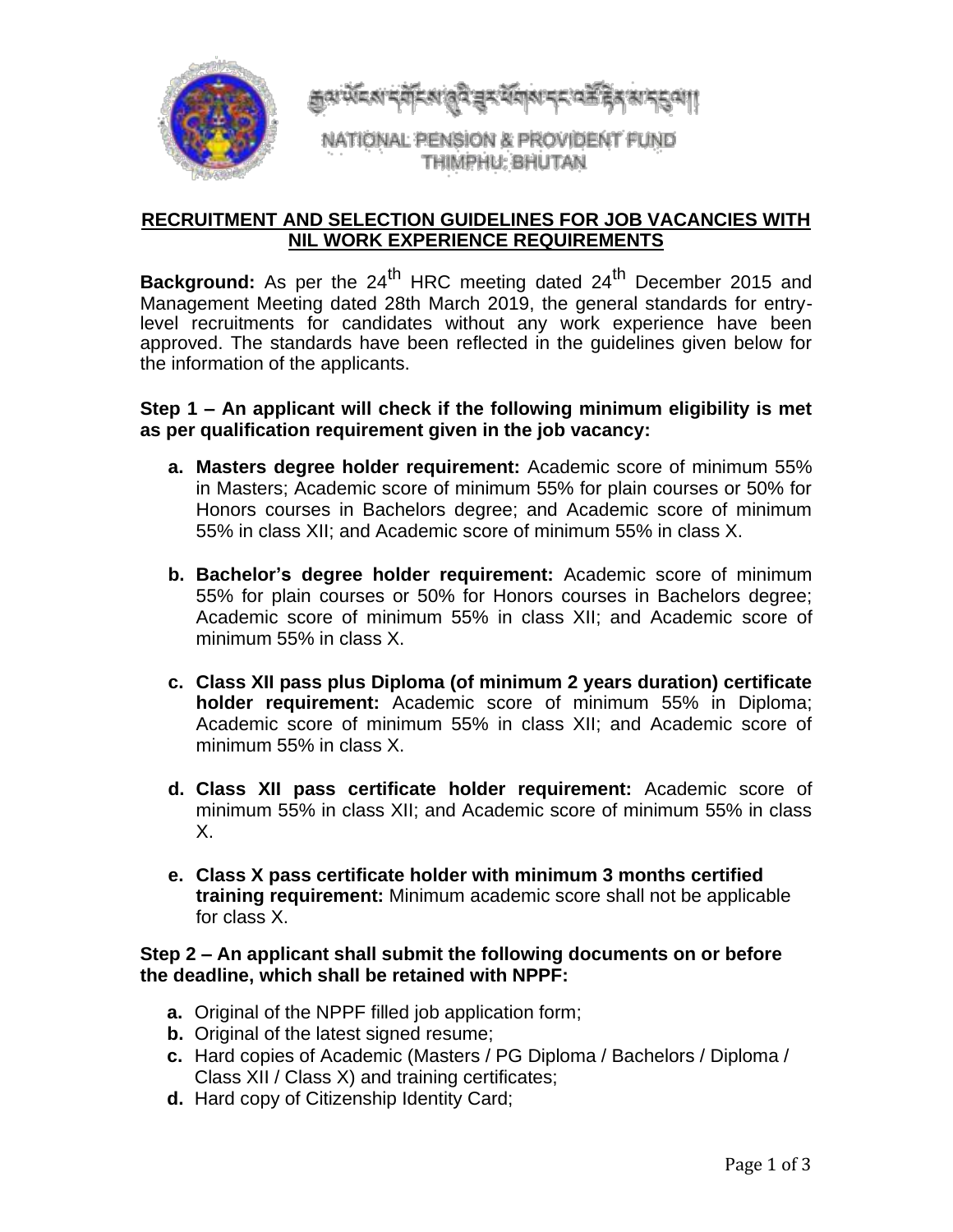

क्कुल संदर्भ दर्शदश्रु है चुर संग्रह्म दद उन्हें हैंद स दुद्धा।

NATIONAL PENSION & PROVIDENT FUND THIMPHU: BHUTAN

- **e.** Hard copy of medical fitness certificate for employment issued in the last one year;
- **f.** Hard copy of the RBP security clearance: and
- **g.** Hard copy of any other documents and testimonials, as may be applicable to the vacancy.

**Step 3 – HRD of NPPF shall receive the original filled job applications with the required documents on or before the deadline.**

**Step 4 – HRD of NPPF shall compile a shortlist as per the following criteria for announcement of shortlisted candidates using the aggregate marks for selection (Personal Interview or any other selection process):**

| Qualification             | Weightage |
|---------------------------|-----------|
| Class X aggregate marks   | 20%       |
| Class XII aggregate marks | 20%       |
| <b>Bachelors marks</b>    | 30%       |
| Masters degree            | 30%       |
| Total                     | 100%      |

**a. Masters degree holder requirement:**

#### **b. Bachelor's degree holder requirement:**

| Qualification             | Weightage |
|---------------------------|-----------|
| Class X aggregate marks   | 30%       |
| Class XII aggregate marks | 30%       |
| Bachelor's marks          | 40%       |
| Totall                    | 100%      |

# **c. Class XII pass plus diploma certificate holders requirement:**

| Qualification             | Weightage |
|---------------------------|-----------|
| Class X aggregate marks   | 30%       |
| Class XII aggregate marks | 30%       |
| Diploma marks             | 40%       |
| Total                     | 100%l     |

## **d. Class XII pass certificate holder requirement:**

| Qualification           | Weightage |
|-------------------------|-----------|
| Class X aggregate marks | 50%       |